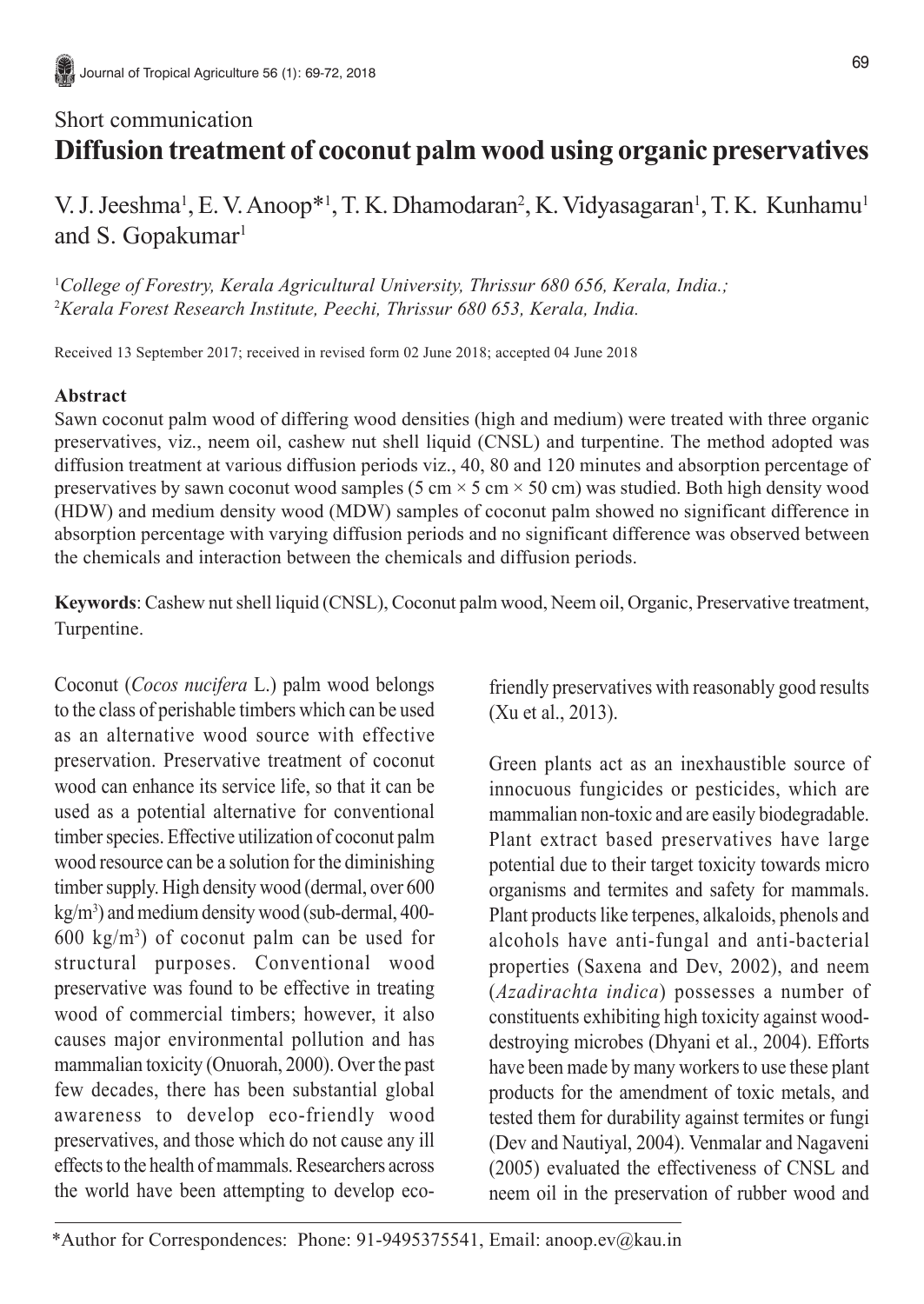found that treated wood showed resistance against wood rotting fungi and termites.

Subbaraman and Brucker (2001) studied the efficiency of neem oil on addition of binding and bittering agents. They also used hot neem seed oil on *Bamboosa vulgaris* at 60<sup>°</sup>C. Bamboo showed improved water resistance, anti-swelling efficiency and dimensional stability. Islam et al. (2009) investigated the anti- fungal properties of neem extract and found that neem leaf extract alone showed high levels of resistance against the fungi *Schizophyllum commune*.

The present investigation focussed on the standardization of preservative treatment for coconut palm wood using organic preservatives and evaluated the effect of varying diffusion periods on absorption percentage of preservatives.

#### *Preparation of samples*

Wood samples (5 cm  $\times$  5 cm  $\times$  50 cm) were air dried to reduce the moisture content level to about 50 per cent. The samples were then sorted into high density (HDW) and medium density wood (MDW) samples using a pilodyn (FUJI TECK, Tokyo, Japan) in which 6.0 Joule force and 2.5 mm pin diameter were used for taking measurements. The readings were taken at the middle point of each sample and grouped into high and medium density wood on the basis of the pin penetration depth (PPD). All the samples that showed  $\leq 20$  PPD were sorted as high density wood, and those with readings between  $\leq$  20 to  $\geq$  28 PPD as medium density wood. The samples having reading above 28 PPD were grouped as low density material (LDW) which could not be used for structural purposes, and were hence discarded.

#### *Diffusion treatment*

Diffusion treatment achieves deep penetration of water-borne preservatives by the gradual diffusion of the chemicals from a solution. The wood samples were immersed in chemical solutions having 100 percent concentration (crude form) for a time period,

allowing penetration of the chemicals into the wood (Findlay, 1985). In the present study, the durations of diffusion was fixed as 40, 80 and 120 minutes.

#### *Preservation of samples*

Both HDW and MDW samples were immersed in organic chemicals, *viz*., CNSL, neem oil and turpentine, for varying durations of diffusion period and all the preservatives were applied in crude form. The major observation recorded in the study was absorption percentage. The weight (kg) of each sample was recorded before and after treatment. Absorption percentage for organic chemicals was calculated as follows:

Absorption percentage  $(\% )$  = Weight after treatment - Weight before treatment  $\frac{x}{100}$ Weight before treatment

#### *Statistical Analysis*

Three replications were used in the study and the data was analysed by two-way ANOVA model using IBM SPSS (Ver.21.) for the comparison between preservatives and the effect of diffusion period on absorption percentage.

### *Diffusion treatment*

Tables 1 and 2 compare the means of absorption percentage of organic preservatives by HDW and MDW respectively. Both HDW and MDW showed no significant difference between chemical concentrations and treatment durations and the interactions of these factors were also nonsignificant. Neem oil showed an increasing trend of absorption with increasing duration of diffusion

*Table 1.* Absorption percentage with respect to duration of diffusion treatment in HDW

| Chemicals  | Duration (Minutes) |        |        |  |
|------------|--------------------|--------|--------|--|
|            | 40                 | 80     | 120    |  |
| CNS liquid | 13.69              | 12.98  | 6.84   |  |
|            | (3.61)             | (3.61) | (3.61) |  |
| Neem oil   | 9.31               | 12.76) | 15.32  |  |
|            | (3.61)             | (3.61) | (3.61) |  |
| Turpentine | 6.75               | 14.15  | 10.44  |  |
|            | (3.61)             | (3.61) | (3.61) |  |

Values within parentheses are standard errors (SE) of means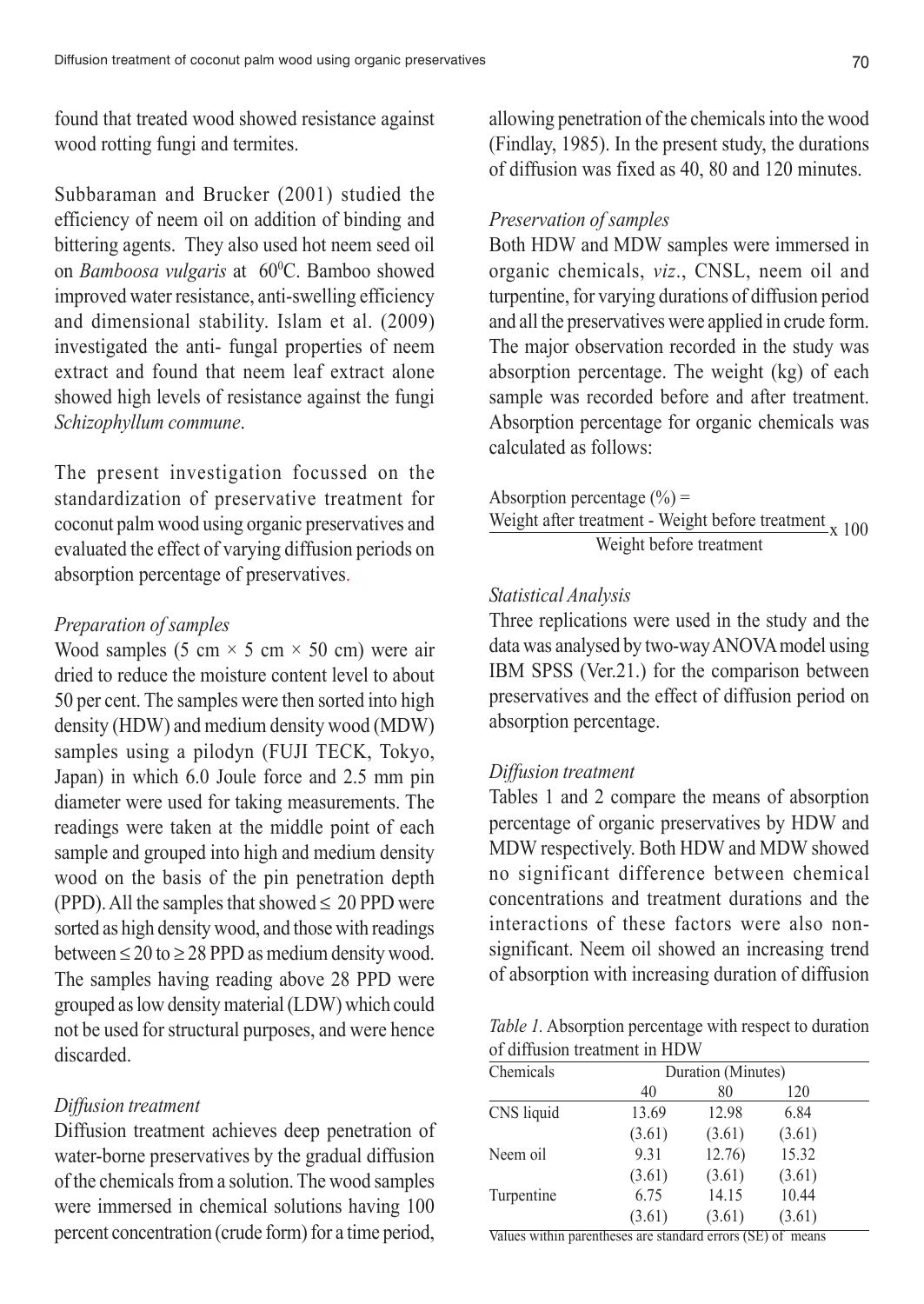| Chemicals  | Duration (Minutes) |        |        |  |
|------------|--------------------|--------|--------|--|
|            | 40                 | 80     | 120    |  |
| CNS liquid | 8.98               | 11.08  | 14.78  |  |
|            | (5.60)             | (5.60) | (5.60) |  |
| Neem oil   | 11.86              | 20.53  | 20.42  |  |
|            | (5.60)             | (5.60) | (5.60) |  |
| Turpentine | 19.70              | 19.64  | 15.93  |  |
|            | (5.60)             | (5.60) | (5.60) |  |

*Table 2.* Mean of absorption percentage with respect to duration period in diffusion treatment in MDW

Values within parentheses are standard errors (SE) of means

treatment in HDW, whereas CNSL showed an increasing trend of absorption with increasing duration of diffusion period in MDW. All other chemicals did not follow any definite pattern and there was no observable difference between HDW and MDW in absorption of chemicals. Venmalar and Nagaveni (2005) observed slightly higher absorption for CNS liquid when absorption of neem oil was compared to CNS liquid. Contradictory to this, neem oil achieved higher absorption than CNS liquid in our study. There was no significant difference among the preservatives and more or less similar absorption was achieved by the chemicals. According to Kaur et al. (2016), CNS liquid treated wood panels showed resistance up to 24 months of exposure. Pressure treated wood using CNS liquid was reported to provide good protection against white and brown rot fungi. Machado et al. (2013) observed resistance of turpentine against five species of decay fungi and two species of termites. Neem oil absorption showed an increasing pattern between 40 and 80 minutes, but did not absorb any

more chemicals during 120 minutes of diffusion period (Table 2). Dhyani et al. (2004) reported effectiveness of neem oil against wood decaying fungi. Islam et al. (2009) made similar observations while treating mango timber with neem oil and boric acid. He found that neem oil alone showed comparable performance in anti-fungal efficiency. Turpentine had least chemical retention after 120 minutes of diffusion period as compared to 40 and 80 minutes. Machado et al.(2013) observed resistance of turpentine against five species of decay fungi and two species of termites. The difference in absorption may be due to the unique anatomy of coconut wood and variation in the moisture content of wood samples.

The present study showed that the trend of absorption followed no specific pattern, and density and diffusion period had no marked influence on the absorption percentage of chemicals. Furthermore, the effectiveness of all preservatives will have to be evaluated through grave yard tests to validate the results obtained in this investigation.

#### **References**

- Dev, I. and Nautiyal, S. N. 2004*.* An eco-friendly wood preservative formulation. J. Timber Dev. Assoc., 50(1-2): 19-25*.*
- Dhyani, S., Tripathi, S., and Dev, I. 2004. Preliminary screening of neem (*Azadirachta indica*) leaf extractives against *Poria monticola,* a wood

*Figure 1.* (a)Wood samples treated with neem oil (b) Wood samples treated with turpentine (c)Wood samples treated with CNS liquid